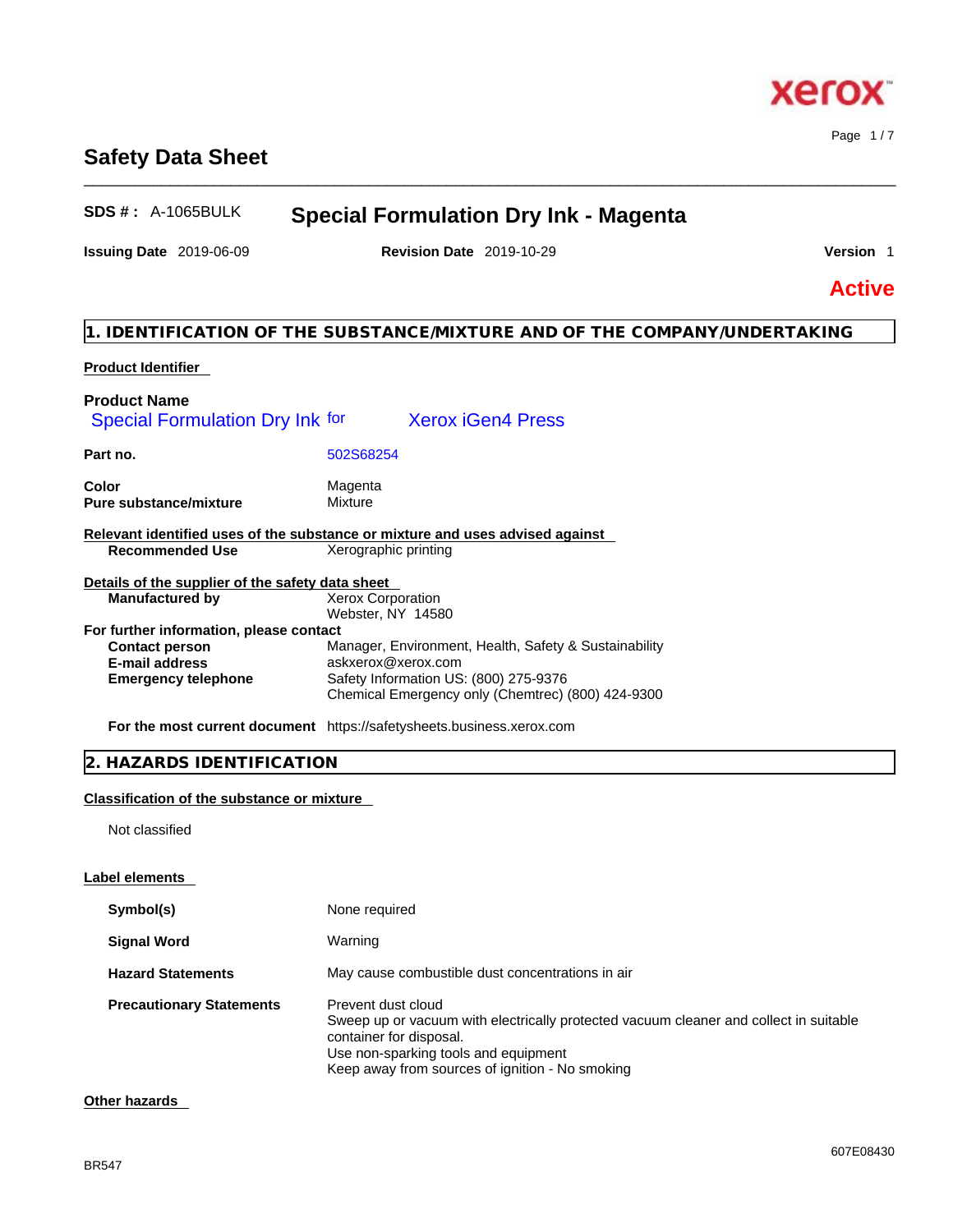

Not a PBT according to REACH Annex XIII

May form explosible dust-air mixture if dispersed

### **Special Note**

Contains a chemical that can cause an allergic reaction in susceptible people Product is not a sensitizer by Local Lymph Node Assay (LLNA)

### **3. COMPOSITION/INFORMATION ON INGREDIENTS**

#### **Mixtures**

| <b>Chemical Name</b> | CAS No.    | Weight % | <b>Classification (Reg.</b><br>1272/2008) | <b>Hazard Statements I</b> |
|----------------------|------------|----------|-------------------------------------------|----------------------------|
| Polvester resin      | 39382-25-7 | 50-70    | $\sim$ $\sim$                             | $\sim$                     |
| Magenta pigment      | 75627-12-2 | 20-30    | Skin Sens 1                               | H317                       |
|                      |            |          | Aquatic Chronic 4                         | H413                       |
| Amorphous silica     | 7631-86-9  | $1-5$    | $\sim$                                    | $\sim$                     |
| Titanium dioxide     | 13463-67-7 |          | $- -$                                     | $\sim$ $\sim$              |

"--" indicates no classification or hazard statements apply.

Full text of H- statements: see section 16

### **4. FIRST AID MEASURES**

# **Description of first-aid measures**

For external use only. When symptoms persist or in all cases of doubt seek medical advice. Show this material safety data sheet to the doctor in attendance. **Eye contact IMMED IMMEDIATELY** IN IMMEDIATELY OF WATER THE INTERTATION IN IMMEDIATELY INTERTATION IN IMMEDIATELY IN IMMEDIATELY IN IMMEDIATELY IN IMMEDIATELY INTERTATION IN IMMEDIATELY INTERTATION IN IMMEDIATELY IN IMME continue flushing for at least 15 minutes **Skin contact** Wash skin with soap and water **Inhalation** Move to fresh air **Ingestion Rinse mouth with water and afterwards drink plenty of water or milk** 

#### **Most important symptoms and effects, both acute and delayed**

| Acute toxicity                       |                                                                                  |
|--------------------------------------|----------------------------------------------------------------------------------|
| Eyes                                 | No known effect                                                                  |
| Skin                                 | No known effect                                                                  |
| <b>Inhalation</b>                    | No known effect                                                                  |
| Ingestion                            | No known effect                                                                  |
| Main symptoms                        | Overexposure may cause:<br>mild respiratory irritation similar to nuisance dust. |
| <b>Aggravated Medical Conditions</b> | None under normal use conditions                                                 |
|                                      | <u>Indication of immediate medical attention and special treatment needed</u>    |
| <b>Protection of first-aiders</b>    | No special protective equipment required                                         |

**Notes to physician** Treat symptomatically

### **5. FIRE-FIGHTING MEASURES**

**Extinguishing media**  Use water spray or fog; do not use straight streams, Foam **Unsuitable extinguishing media** Do not use a solid water stream as it may scatterand spread fire

#### **Special hazards arising from the substance or mixture**

Fine dust dispersed in air, in sufficient concentrations, and in the presence of an ignition source is a potential dust explosion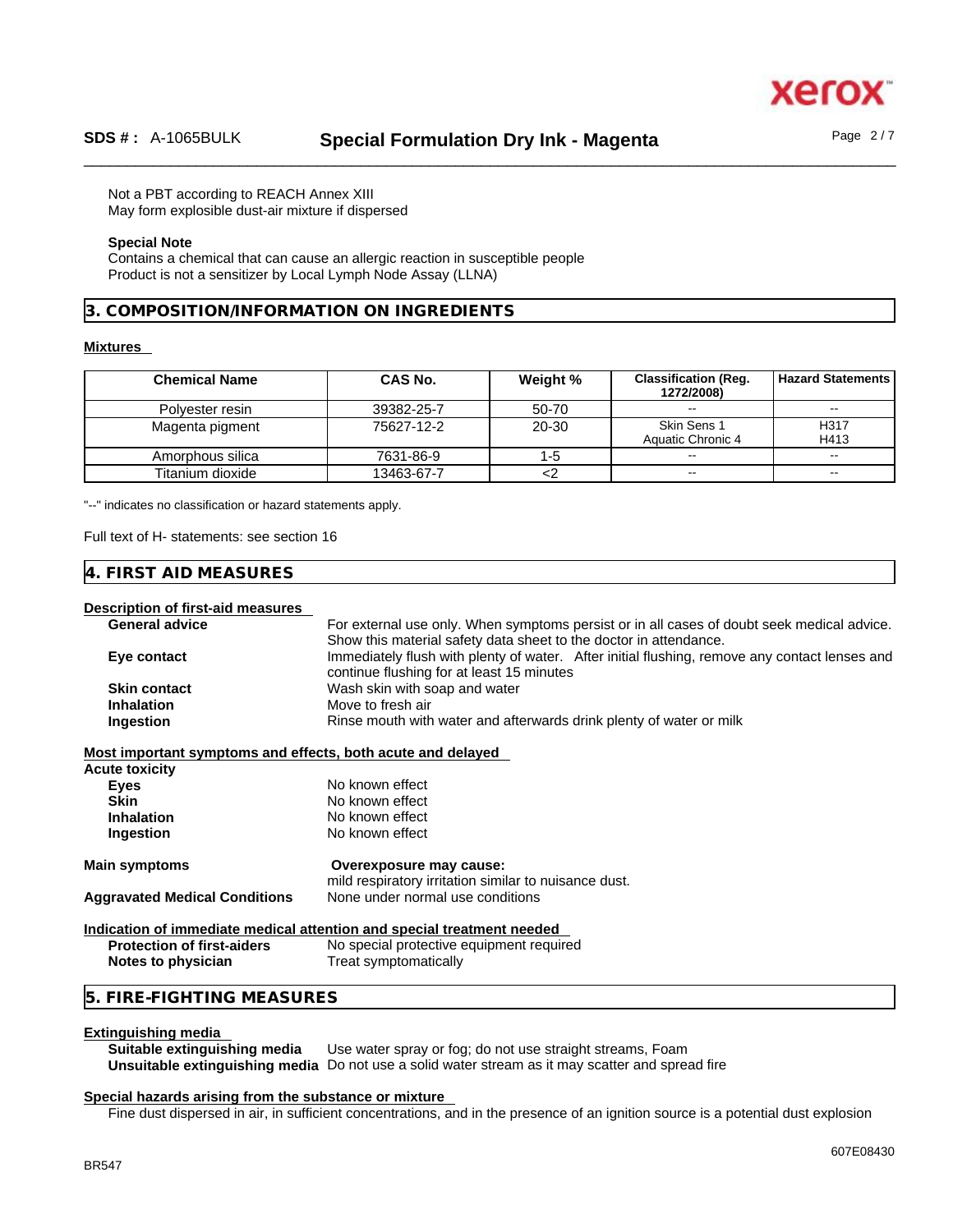xer

#### hazard

#### **Hazardous combustion products**

Hazardous decomposition products due to incomplete combustion, Carbon oxides, Nitrogen oxides (NOx)

#### **Advice for fire-fighters**

In the event of fire and/or explosion do not breathe fumes. Wear fire/flame resistant/retardant clothing. Use self-contained pressure-demand breathing apparatus if needed to prevent exposure to smoke or airborne toxins. Wear self-contained breathing apparatus and protective suit

| Other information   |                                         |
|---------------------|-----------------------------------------|
| <b>Flammability</b> | Not flammable. Will not readily ignite. |
| <b>Flash point</b>  | Not applicable                          |
|                     |                                         |

#### **6. ACCIDENTAL RELEASE MEASURES**

#### **Personal precautions, protective equipment and emergency procedures**

Avoid breathing dust

### **Environmental precautions**

No special environmental precautions required

#### **Methods and material for containment and cleaning up**

**Methods for containment** Prevent dust cloud

#### **Reference to other sections**

The environmental impact of this product has not been fully investigated However, this preparation is not expected to present significant adverse environmental effects.

#### **Precautions for safe handling**

**Advice on safe handling** Handling practices and processes should be consistent with the safe handling of combustible dust, Prevent dust cloud, In case of insufficient ventilation, wear suitable respiratory equipment, Keep away from open flames, hot surfaces and sources of ignition, Take precautionary measures against static discharges

**Hygiene measures** Handle in accordance with good industrial hygiene and safety practice

#### **Conditions for safe storage, including any incompatibilities**

**Technical measures and storage conditions**

Keep container tightly closed in a dry and well-ventilated place, Store at room temperature

**Incompatible products** None

#### **Specific end uses**

Xerographic printing

#### **8. EXPOSURE CONTROLS/PERSONAL PROTECTION**

#### **Control parameters**

#### **Exposure Limits**

| Chemical Name        | √CGIH<br>1 L                            | $OCHA$ DE'<br>⊣סי<br>-- |
|----------------------|-----------------------------------------|-------------------------|
| dioxide<br>ı itanıum | <b>TWA</b><br>.∪ ma/m <sup>3</sup><br>. | "WA.<br>ma/m            |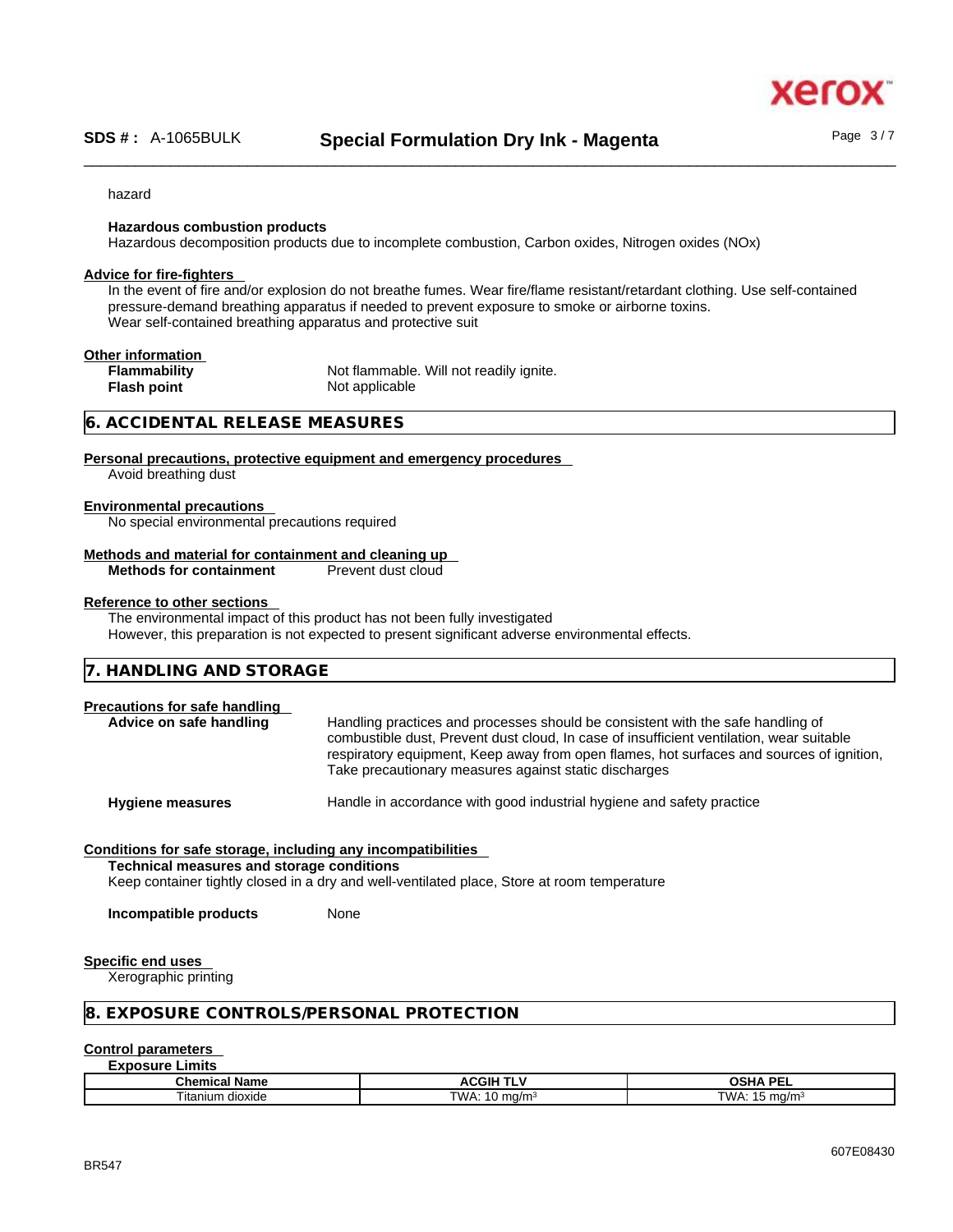

| <b>Exposure controls</b><br><b>Engineering measures</b><br>Engineering controls should be used to maintain airborne dust levels below established<br>exposure limits                                                                       |                                                                                           |                                                                                                                                                      |                                                                                                                                                                                                                                                              |                                                                             |  |
|--------------------------------------------------------------------------------------------------------------------------------------------------------------------------------------------------------------------------------------------|-------------------------------------------------------------------------------------------|------------------------------------------------------------------------------------------------------------------------------------------------------|--------------------------------------------------------------------------------------------------------------------------------------------------------------------------------------------------------------------------------------------------------------|-----------------------------------------------------------------------------|--|
| <b>Eye/Face protection</b><br><b>Hand protection</b><br>Skin and body protection<br><b>Respiratory protection</b><br><b>Thermal hazards</b>                                                                                                |                                                                                           | None under normal processing                                                                                                                         | Individual protection measures, such as personal protective equipment (PPE)<br>No special protective equipment required<br>No special protective equipment required<br>No special protective equipment required<br>No special protective equipment required. |                                                                             |  |
| <b>Environmental Exposure Controls</b>                                                                                                                                                                                                     |                                                                                           | Keep out of drains, sewers, ditches and waterways                                                                                                    |                                                                                                                                                                                                                                                              |                                                                             |  |
|                                                                                                                                                                                                                                            |                                                                                           | 9. PHYSICAL AND CHEMICAL PROPERTIES                                                                                                                  |                                                                                                                                                                                                                                                              |                                                                             |  |
|                                                                                                                                                                                                                                            |                                                                                           | Information on basic physical and chemical properties                                                                                                |                                                                                                                                                                                                                                                              |                                                                             |  |
| Appearance<br><b>Physical state</b><br>Color                                                                                                                                                                                               | Powder<br>Solid<br>Magenta                                                                |                                                                                                                                                      | Odor<br><b>Odor threshold</b><br>рH                                                                                                                                                                                                                          | Faint<br>Not applicable<br>Not applicable                                   |  |
| <b>Flash point</b>                                                                                                                                                                                                                         |                                                                                           | Not applicable                                                                                                                                       |                                                                                                                                                                                                                                                              |                                                                             |  |
| Boiling point/range                                                                                                                                                                                                                        |                                                                                           | Not applicable 49 - 60 °C                                                                                                                            | $\prime$                                                                                                                                                                                                                                                     | 120 - 140 $\degree$ F                                                       |  |
| <b>Evaporation rate</b><br><b>Flammability</b><br><b>Flammability Limits in Air</b>                                                                                                                                                        |                                                                                           | Not applicable<br>Not flammable. Will not readily ignite.<br>Not applicable                                                                          |                                                                                                                                                                                                                                                              |                                                                             |  |
| Vapor pressure<br><b>Vapor density</b><br><b>Specific gravity</b><br><b>Water solubility</b><br><b>Partition coefficient</b><br><b>Autoignition temperature</b><br>Viscosity<br><b>Explosive properties</b><br><b>Oxidizing properties</b> | <b>Decomposition temperature</b>                                                          | Not applicable<br>Not applicable<br>$\sim$ 1<br>Negligible<br>Not applicable<br>Not applicable<br>Not determined<br>Not applicable<br>Not applicable |                                                                                                                                                                                                                                                              | (Method: ASTM E 1226 Standard Test Method for Explosibility of Dust Clouds) |  |
| Other information<br>None<br><b>Minimum ignition energy</b>                                                                                                                                                                                | Maximum rate of explosion pressure rise (KSt)<br><b>Maximum explosion pressure (Pmax)</b> |                                                                                                                                                      | 282 - 304 m*bars/sec<br>7.9 - 9.0 bar<br><3 millijoules                                                                                                                                                                                                      |                                                                             |  |
|                                                                                                                                                                                                                                            | 10. STABILITY AND REACTIVITY                                                              |                                                                                                                                                      |                                                                                                                                                                                                                                                              |                                                                             |  |

#### **Reactivity**

No dangerous reaction known under conditions of normal use

#### **Chemical stability**

Stable under normal conditions.

# **Possibility of hazardous reactions**

**Hazardous reactions**<br> **Hazardous polymerization**<br>
Hazardous polymerization<br>
Hazardous polymerization does **Hazardous polymerization** Hazardous polymerization does not occur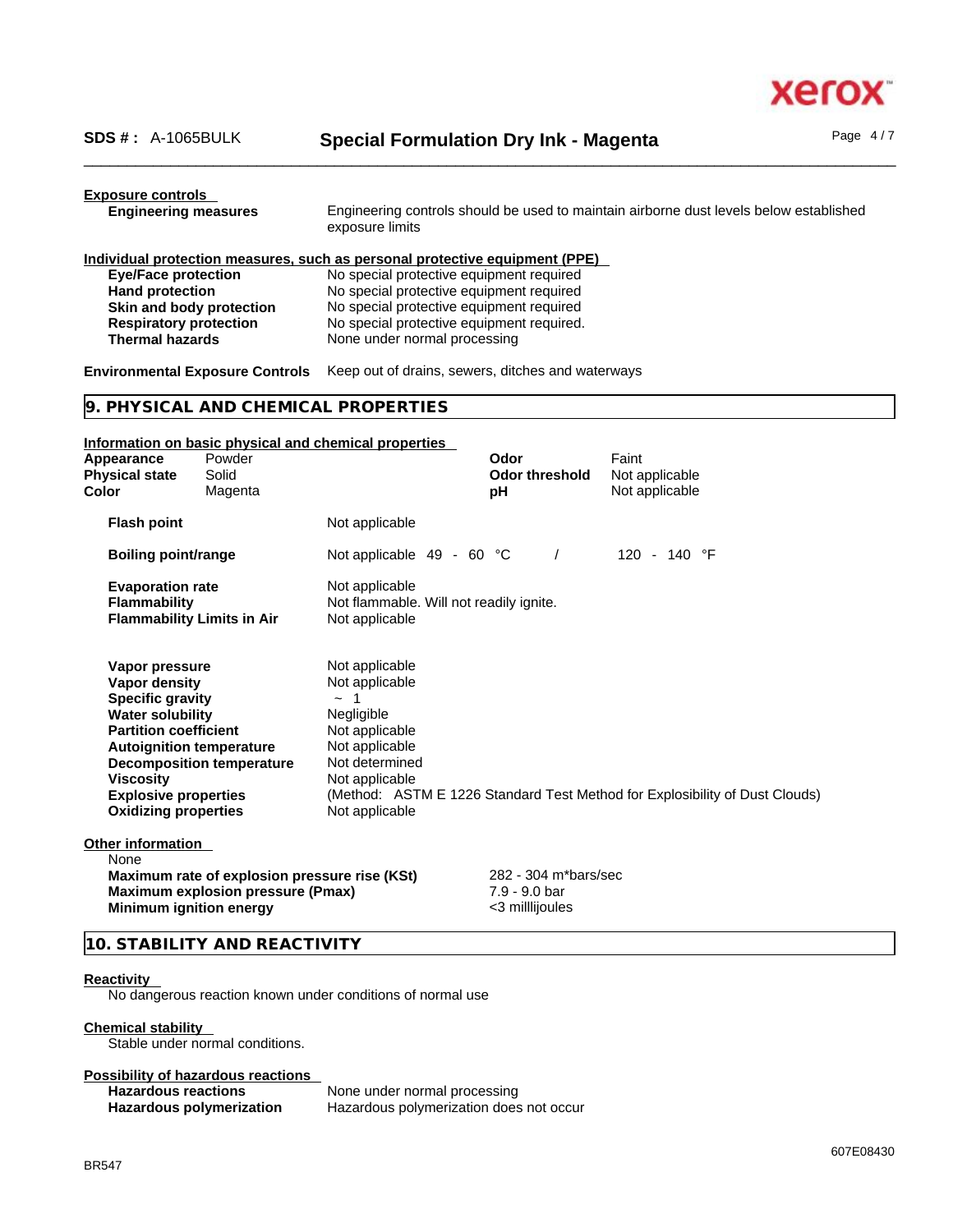Heat, flames and sparks, Take precautionary measures against static discharges, Prevent dust cloud

#### **Incompatible Materials**

None

#### **Hazardous decomposition products**

None under normal use

## **11. TOXICOLOGICAL INFORMATION**

*The toxicity data noted below is based on the test results of similar reprographic materials.* 

#### **Information on toxicological effects**

**Acute toxicity**

**Product Information**

| Irritation             |
|------------------------|
| Oral LD50              |
| Dermal LD50            |
| <b>LC50 Inhalation</b> |

**No skin irritation, No eye irritation Oral LD50** > 5 g/kg (rat) **Dermal LD50** > 5 g/kg (rabbit)

**LC50 Inhalation** > 5 mg/L (rat, 4 hr)

|                                                                        | LC5P<br>Inhalation       |
|------------------------------------------------------------------------|--------------------------|
| Rat<br>Rabbit<br>>5000 mg/kg<br>>2000 ma/ka<br>Amorphous silica<br>2.Z | Rat<br>ma/L <sup>ר</sup> |
| --<br>Rat<br>10000 mg/kg<br>Fitanium dioxide                           |                          |

| <b>Chronic toxicity</b><br><b>Sensitization</b> | Product is not a sensitizer by Local Lymph Node Assay (LLNA) | Contains a chemical that can cause an allergic reaction in susceptible people |  |  |
|-------------------------------------------------|--------------------------------------------------------------|-------------------------------------------------------------------------------|--|--|
| <b>Neurological Effects</b>                     | No information available                                     |                                                                               |  |  |
| <b>Target organ effects</b>                     | None known                                                   |                                                                               |  |  |
| <b>CMR Effects</b>                              |                                                              |                                                                               |  |  |
| <b>Mutagenic effects</b>                        | Not mutagenic in AMES Test                                   |                                                                               |  |  |
| <b>Reproductive toxicity</b>                    |                                                              | This product does not contain any known or suspected reproductive hazards     |  |  |
| <b>Developmental toxicity</b>                   | None known                                                   |                                                                               |  |  |
| <b>Teratogenicity</b>                           | None known                                                   |                                                                               |  |  |
| Carcinogenicity                                 | See "Other Information" in this section.                     |                                                                               |  |  |
| <b>Chemical Name</b>                            |                                                              | <b>IARC</b>                                                                   |  |  |
|                                                 | Titanium dioxide                                             | 2B                                                                            |  |  |

#### **Other information**

The IARC (International Agency for Research on Cancer) has listed titanium dioxide as "possibly carcinogenic to humans". However, Xerox has concluded that the presence of titanium dioxide in this mixture does not present a health hazard. The IARC classification is based on studies in rats using high concentrations of pure, unbound TiO 2 particles of respirable size. The Titanium Dioxide Industry REACH Consortium has concluded that these effects were species-specific, attributable to lung overload and not specific to TiO<sub>2</sub>, i.e. similar effects would also be seen for other low solubility dusts. Toxicological and epidemiological studies do not suggest a carcinogenic effects in humans. In addition, the titanium dioxide in this mixture is encapsulated in a matrix or bound to the surface of the toner.

| Other toxic effects      |                |  |
|--------------------------|----------------|--|
| <b>Aspiration Hazard</b> | Not applicable |  |
| Other adverse effects    | None known     |  |

**12. ECOLOGICAL INFORMATION** 

#### **Toxicity**

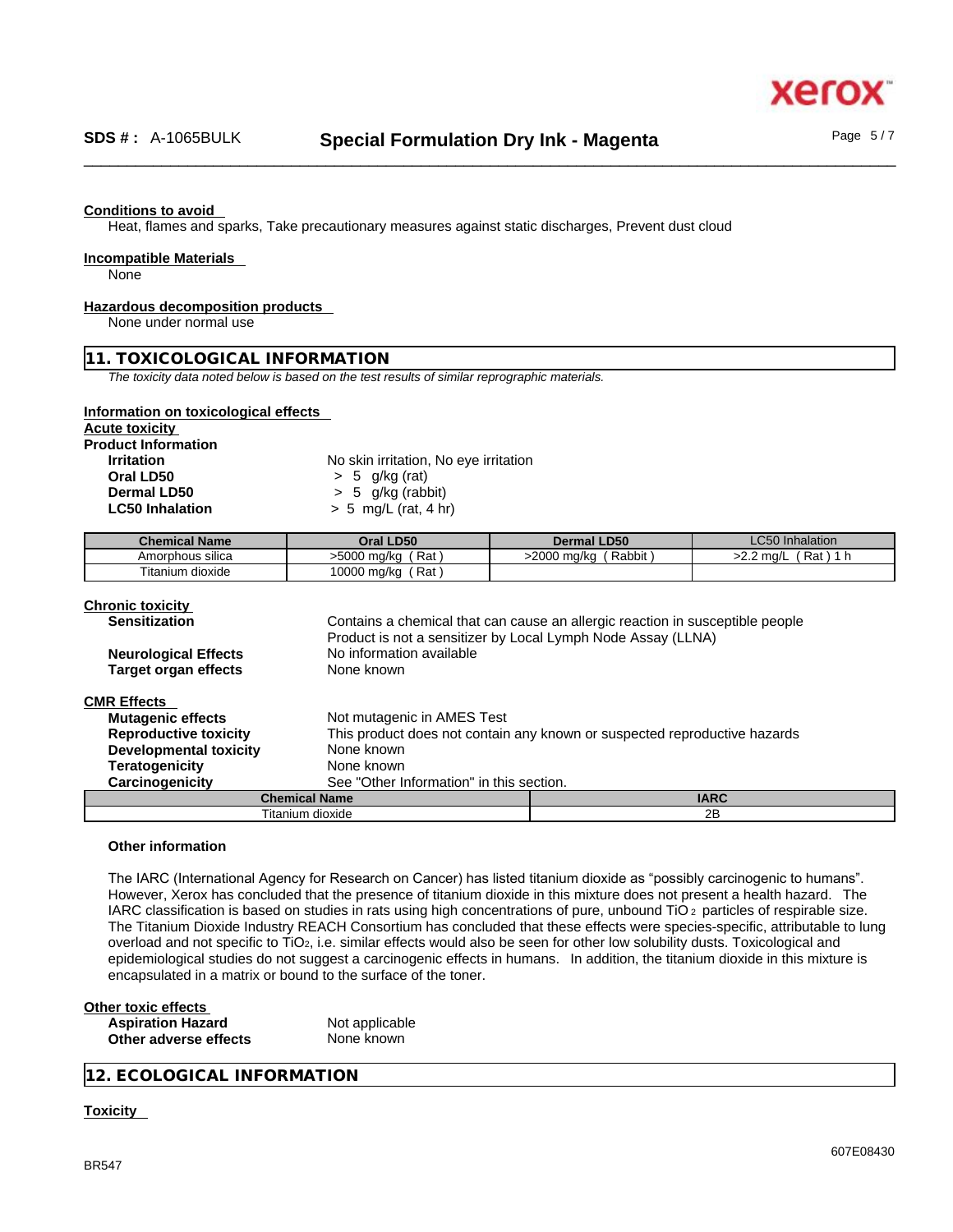

# \_\_\_\_\_\_\_\_\_\_\_\_\_\_\_\_\_\_\_\_\_\_\_\_\_\_\_\_\_\_\_\_\_\_\_\_\_\_\_\_\_\_\_\_\_\_\_\_\_\_\_\_\_\_\_\_\_\_\_\_\_\_\_\_\_\_\_\_\_\_\_\_\_\_\_\_\_\_\_\_\_\_\_\_\_\_\_\_\_\_\_\_\_\_ **SDS # :** A-1065BULK **Special Formulation Dry Ink - Magenta** Page 6 / 7

**Acute Aquatic Toxicity On available data, substance is not harmful to aquatic life Chronic Aquatic Toxicity** On available data, substance is not harmful to aquatic life

#### **Component Information**

| <b>Chemical Name</b> | <b>Toxicity to algae</b> | <b>Toxicity to fish</b> | <b>Toxicity to</b><br>microorganisms | Toxicity to daphnia and<br>lother aquatic invertebrates |
|----------------------|--------------------------|-------------------------|--------------------------------------|---------------------------------------------------------|
| Amorphous silica     | 440 mg/L EC50 72 h       | LC50= 5000 mg/L         |                                      | $EC50 = 7600$ mg/L 48 h                                 |
|                      | (Pseudokirchneriella     | Brachydanio rerio 96 h  |                                      |                                                         |
|                      | subcapitata)             |                         |                                      |                                                         |

#### **Persistence and degradability**

No information available

#### **Bioaccumulative potential**

No information available

# **Mobility in soil**

No information available

#### **Other adverse effects**

Presents little or no hazard to the environment

| 13. DISPOSAL CONSIDERATIONS                              |                                                                                                                                                                             |
|----------------------------------------------------------|-----------------------------------------------------------------------------------------------------------------------------------------------------------------------------|
| Waste treatment methods<br><b>Waste Disposal Methods</b> | Can be landfilled or incinerated, when in compliance with local regulations<br>If incineration is to be carried out, care must be exercised to prevent dust clouds forming. |
| <b>Contaminated packaging</b>                            | No special precautions are needed in handling this material                                                                                                                 |
| <b>Other information</b>                                 | Although toner is not an aquatic toxin, microplastics may be a physical hazard to aquatic life<br>and should not be allowed to enter drains, sewers, or waterways.          |

# **14. TRANSPORT INFORMATION**

This material is not subject to regulation as a hazardous material for shipping

## **15. REGULATORY INFORMATION**

**Safety, health and environmental regulations/legislation specific for the substance or mixture**

#### **OSHA Regulatory Status**

This product has been classified according to the OSHA Hazard Communication Standard (29 CFR 1910.1200) **Canada** 

This product has been classified in accordance with the hazard criteria of the Hazardous Products Regulations (HPR), and the SDS contains all the information required by the HPR.

#### **International Inventories**

| <b>TSCA</b>          | C٥ |
|----------------------|----|
| <b>DSL/NDSL</b>      | C٥ |
| <b>EINECS/ELINCS</b> | C٥ |

**TSCA** Complies omplies omplies

**U.S. Federal Regulations SARA 313**